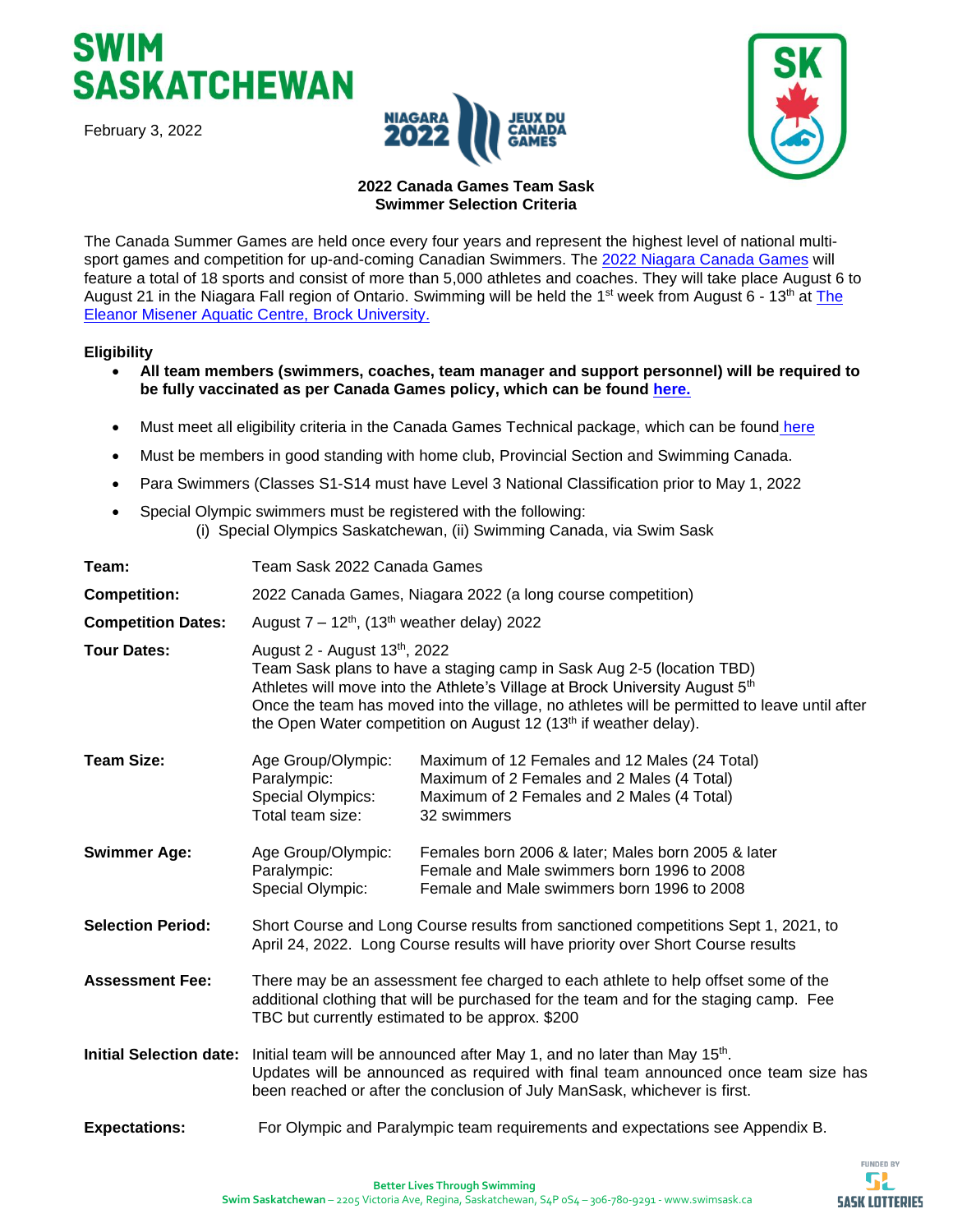# **SASKATCHEWAN**

February 3, 2022



# **Age Group/Olympic Swimmer Selection Process**

- Relay lead-off splits may not stand as an individual result for selection
- Official splits during individual events may not stand for selection

# **Priority 1 selection**

- Swimmers who achieve a Swim Sask Long Course Selection (SST) time (See Appendix A) in an event, to a maximum team size of 12 females and 12 males.
	- $\circ$  In the event that there are more than 12 swimmers per gender that achieve a Swim Sask Selection Time, all swimmer's times will be ranked in order of highest percentage closest to the Track 1 time of the [Swimming Canada World Class On Track](https://www.swimming.ca/content/uploads/2021/01/On-Track-Times-20211.pdf) times for 16 year old females and 17 year old males.
	- $\circ$  Swimmers that have a Swim Sask Selection Time in a non-Olympic event (50 Back, 50 Breast, and 50 Fly), then their 100m time in that same stroke will be used for ranking. (I.e., Swim Sask selection time in 50 Back, then swimmer's time in 100 back will be used for highest percentage to the Track 1 time.)

# **Priority 2 selection**

- If Priority 1 does not fill the team, then swimmers who achieve a Swim Sask Short Course Selection (SST) time. (Appendix A) in an event, to a maximum of 12 females and 12 males.
	- $\circ$  In the event that there is a tie to select the 12<sup>th</sup> place swimmer, then the swimmers' times will be converted to long course and be ranked in order of highest percentage closest to the Track 1 time of the [Swimming Canada World Class On Track](https://www.swimming.ca/content/uploads/2021/01/On-Track-Times-20211.pdf) times for 16-year-old females and 17 year old males.
	- $\circ$  Swimmers that have a SC Swim Sask selection time in a non-Olympic event (50 Back, 50 Breast, and 50 Fly), then their 100m SC time in that same stroke will be converted to LC and will then be used for highest percentage to the Track 1 time. (I.e., Swim Sask selection time in 50 Back, then swimmer's time in 100 Back will be converted to LC).

## **Priority 3 selection**

- If priority 1 and 2 does not fill the team, then swimmers that have achieved a Long Course MQS (See Appendix A) will be ranked in order of the highest percentage closest to the Long Course Selection Time and selected in rank order until the maximum team size of 12 in each gender has been reached.
	- $\circ$  In event of a tie for the 12<sup>th</sup> place swimmer, the swimmer with the most Long Course MQS times will be selected.

## **Priority 4 selection**

- If priority 1, 2 and 3 does not fill the team, then swimmers that have achieved a minimum of 2 Short Course MQS (See Appendix A) will be ranked in order of the highest percentage closest to the selection time and selected in rank order until the maximum team size of 12 in each gender has been reached.
	- $\circ$  In event of a tie for the 12<sup>th</sup> place swimmer, the swimmer with the most Short Course MQS times will be selected.

## **Priority 5 selection - Long Course meets from May 2 to July 10**

If priorities 1 to 4 above do not fill the team, then Swim Saskatchewan has the discretion and may use results achieved at Long Course meets held from May 1 until July 10 to select additional swimmers who achieve a Swim Sask Long Course Selection (SST) time.

Swimmers may be named following each sanctioned competition, until the maximum team size of 12 in each gender is reached. Should there be more swimmers than remaining spots that achieve a Long Course Selection Time at the same competition, then the tie breaking method for Priority 1 will be used. This may include swimmers registered in the Summer-Open category if they compete in any Long Course meets

• Priority 5 shall not displace any swimmer already selected to the team under priorities 2 to 4 Should team size of 12 swimmers per gender not be reached after Priority 5, then Swim Sask, at their sole discretion *may* select additional swimmers to fill any remaining spots (example: for relay consideration) or may leave unfilled spots vacant.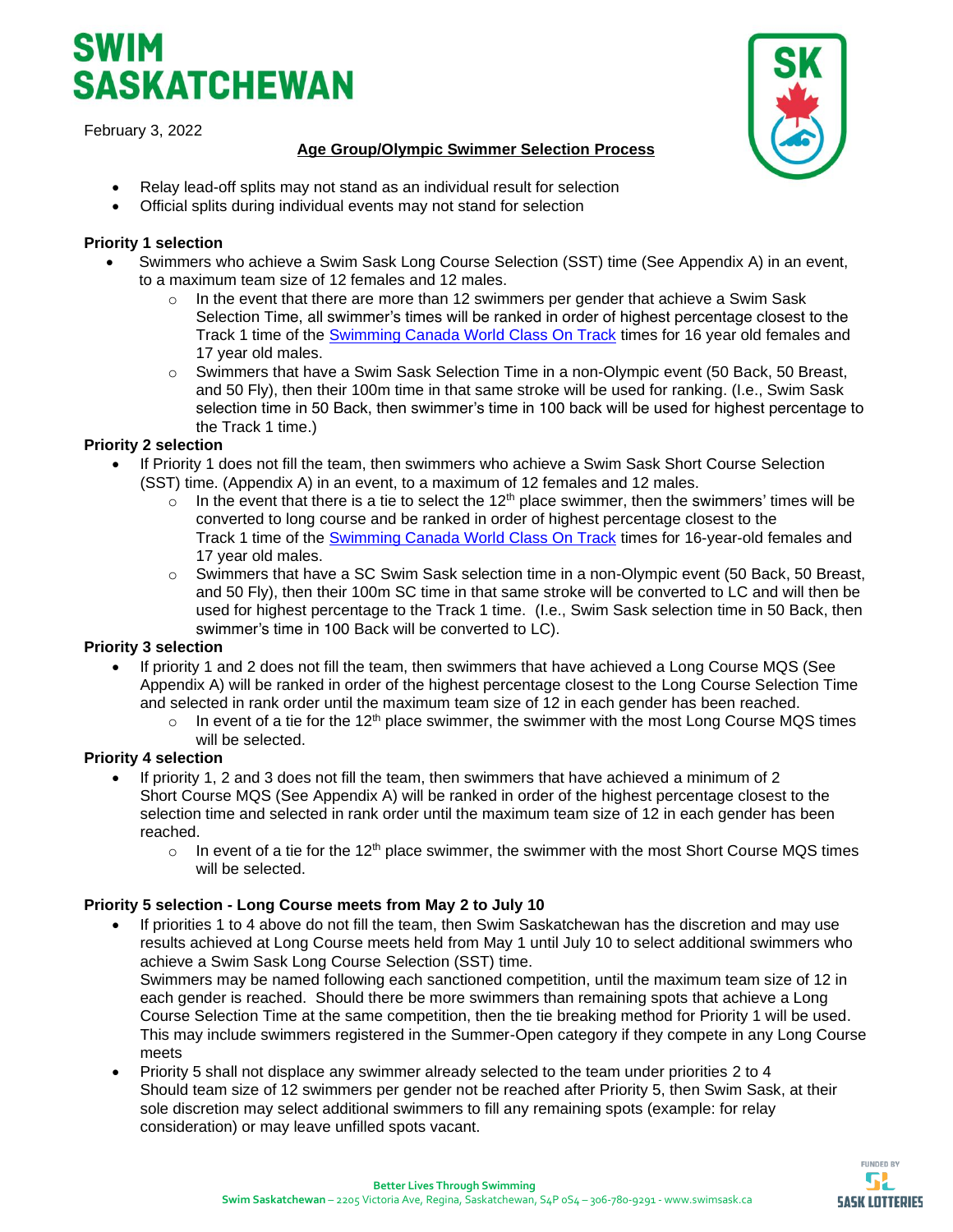# SWIM **SASKATCHEWAN**

February 3, 2022



# **Paralympic Swimmer Selection**

Para Swimmers (Classes S1-S14 must have Level 3 National Classification prior to May 1, 2022

#### **Priority 1 – Long course times**

- Swimmers must have achieved at least one Long Course [Junior-Para-Swimming-Provincial-](https://www.swimming.ca/content/uploads/2021/09/Junior-Para-Swimming-Provincial-Standards.pdf)[Standards.pdf](https://www.swimming.ca/content/uploads/2021/09/Junior-Para-Swimming-Provincial-Standards.pdf) for their sport class in an event at the 2022 Canada Games.
- Eligible swimmers results in 2022 Canada Games events only will be scored against the Swimming Canada 2021 Domestic Paralympic [Points Calculator](https://view.officeapps.live.com/op/view.aspx?src=https%3A%2F%2Fwww.swimming.ca%2Fcontent%2Fuploads%2F2021%2F10%2FSwimming-Canada-2020-Domestic-Paralympic-Points-Calculator_20211112.xlsx&wdOrigin=BROWSELINK)
- The single best point score from the swimmer's highest scoring swim will be considered.
- The 2 highest scoring Female Para Swimmers and the 2 highest ranked Male Para Swimmers will be selected.

#### **Priority 2 - Short course times**

- If priority 1 does not fill the team, then swimmers Short course times will used.
- Swimmers must have achieved at least one Short Course [Junior-Para-Swimming-Provincial-](https://www.swimming.ca/content/uploads/2021/09/Junior-Para-Swimming-Provincial-Standards.pdf)[Standards.pdf](https://www.swimming.ca/content/uploads/2021/09/Junior-Para-Swimming-Provincial-Standards.pdf) for their sport class in an event at the 2022 Canada Games.
- Eligible swimmers results in 2022 Canada Games events only will be scored against the Swimming Canada 2021 Domestic Paralympic [Points Calculator](https://view.officeapps.live.com/op/view.aspx?src=https%3A%2F%2Fwww.swimming.ca%2Fcontent%2Fuploads%2F2021%2F10%2FSwimming-Canada-2020-Domestic-Paralympic-Points-Calculator_20211112.xlsx&wdOrigin=BROWSELINK)
- The 2 highest scoring Female Para Swimmers and the 2 highest ranked Male Para Swimmers will be selected.

Should there be a tie for the 2<sup>nd</sup> place swimmer in either priority above, then the 2<sup>nd</sup> event (or 3<sup>rd</sup> event if necessary) will be scored.

#### **======================================================================================**

Please note: Athlete selection events do not guarantee specific event entry at the Games. Entries are done to put the best team forward for Team Sask. Individual entries will be discussed by 2022 Canada Games Team Sask Head Coach, Swim Sask Executive Director as well as athlete home coaches prior to the entry deadline for the Games. The final decision for individual and relay entries at the Games will be at the sole discretion of the Head Coach.

Relay participants may change from those used during the entry process at the discretion of the Head Coach.

**======================================================================================**

# **Special Olympic Swimmer Selection**

- All Special Olympic Swimmers must also be registered with: Swim Sask and Swimming Canada.
- Selection for Special Olympic swimmers will be done by Special Olympics Saskatchewan. For specific information, please contact Jen Schultz at: [jschultz@specialolympics.sk.ca](mailto:jschultz@specialolympics.sk.ca)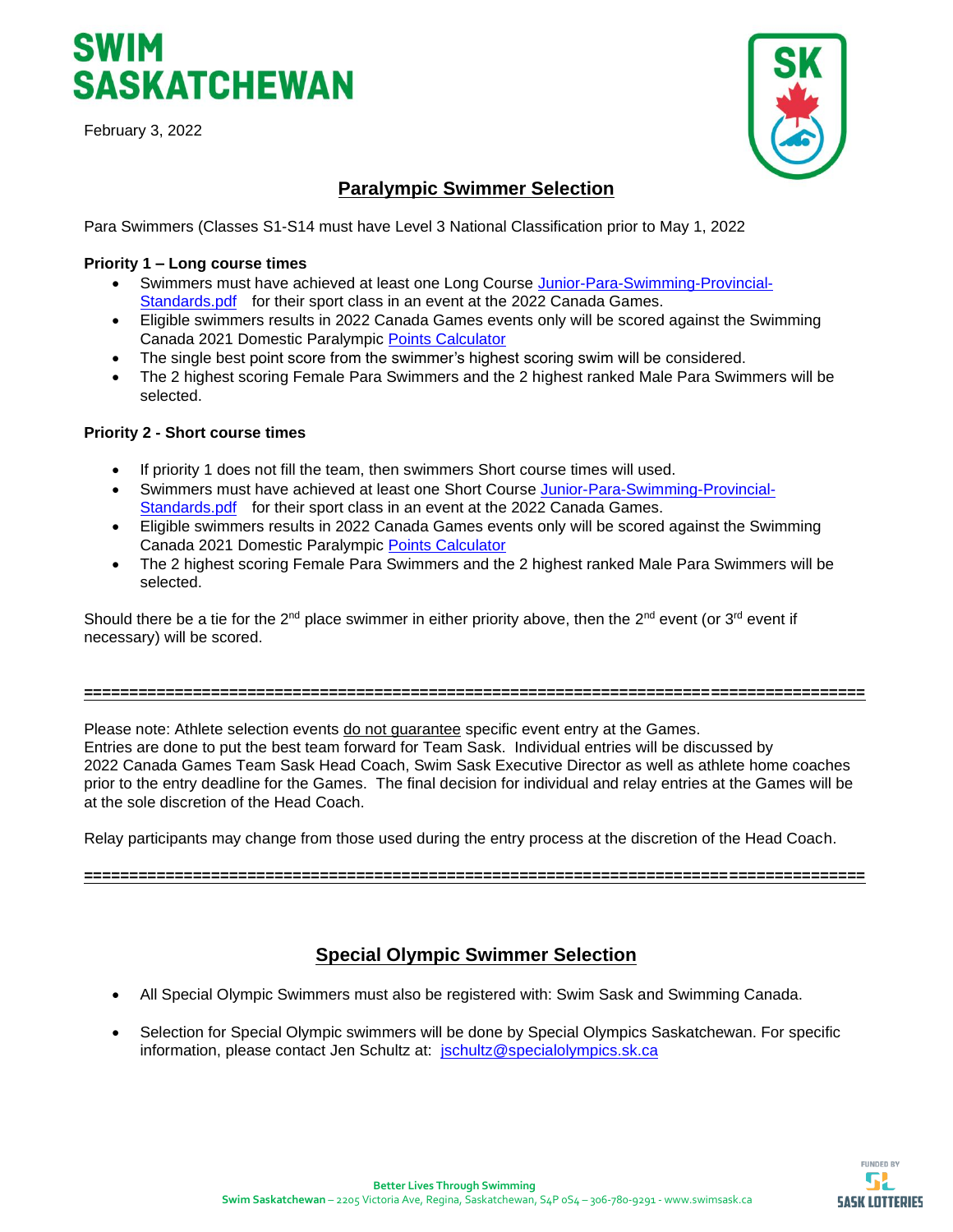

#### **Alternate Athletes**



In the event that an athlete is unable to compete at the 2022 Canada Summer Games, an alternate may be appointed to the team at the discretion of Swim Saskatchewan.

Alternates must be named no later than July 31, 2022. Any vacancies after that date may not be filled.

In order for athletes to remain eligible for the Canada Games Team, both selected athletes and alternates athletes, must remain in a full-time training program through to July 31, 2022 which includes at least one appropriate competition. Swim Sask shall have sole discretion to remove a selected swimmer, or not to move up an alternate if the swimmer is deemed to not be fit and healthy. For Special Olympics athletes, Special Olympics Saskatchewan will make the determination.

If a selected swimmer is unvaccinated and/or unable to compete due to injury or illness prior to the Canada Games, an alternate may replace the athlete as per the Medical Replacement Policy (Appendix C). The alternate must be named on or prior to Monday, July 31<sup>st</sup>, 2022.

#### **Entry in Events at the 2022 Canada Summer Games for Team Sask**

Athlete selection events do not guarantee specific event entry at the Games.

Entries are done to put the best team forward for Team Sask.

Individual entries will be discussed by 2022 Canada Games Team Sask Head Coach, Swim Sask Executive Director as well as athlete home coaches prior to the entry deadline for the Games. The final decision for individual and relay entries at the Games will be at the sole discretion of the Head Coach.

Relay participants may change from those used during the entry process at the discretion of the Head Coach.

Olympic and Paralympic swimmers may compete in a maximum of 7 individual events, including open water. Special Olympics swimmers may compete in all 5 Special Olympics events.

Swim Sask is eligible to enter the following in the Age Group/Olympic Events:

- 1 team per relay event,
- A maximum of 4 swimmers per individual preliminary event
- A Maximum of 2 swimmers for time final events 800m Free, 1500m Free, & 3 km Open Water.
- Only 2 swimmers per province are eligible to advance to finals (A or B).

#### **Changes to document, Amendments and Unforeseen Circumstances**

All information is subject to change or modification based on Covid-19 conditions, Provincial Health Orders, status of competitions, status of the Canada Games or any other unforeseen circumstance. Swim Sask shall have full discretion to resolve the matter as it sees fit, taking into account factors and circumstances that it deems relevant. Any such exercise of discretion shall be subject to the Canadian administrative law principles of fairness. Any changes shall be communicated directly coaches and published.

#### **Appeals**

Appeals shall be as permitted in Swim Saskatchewan Dispute Resolution Policy, M-6 and Appeals Policy, M-7.

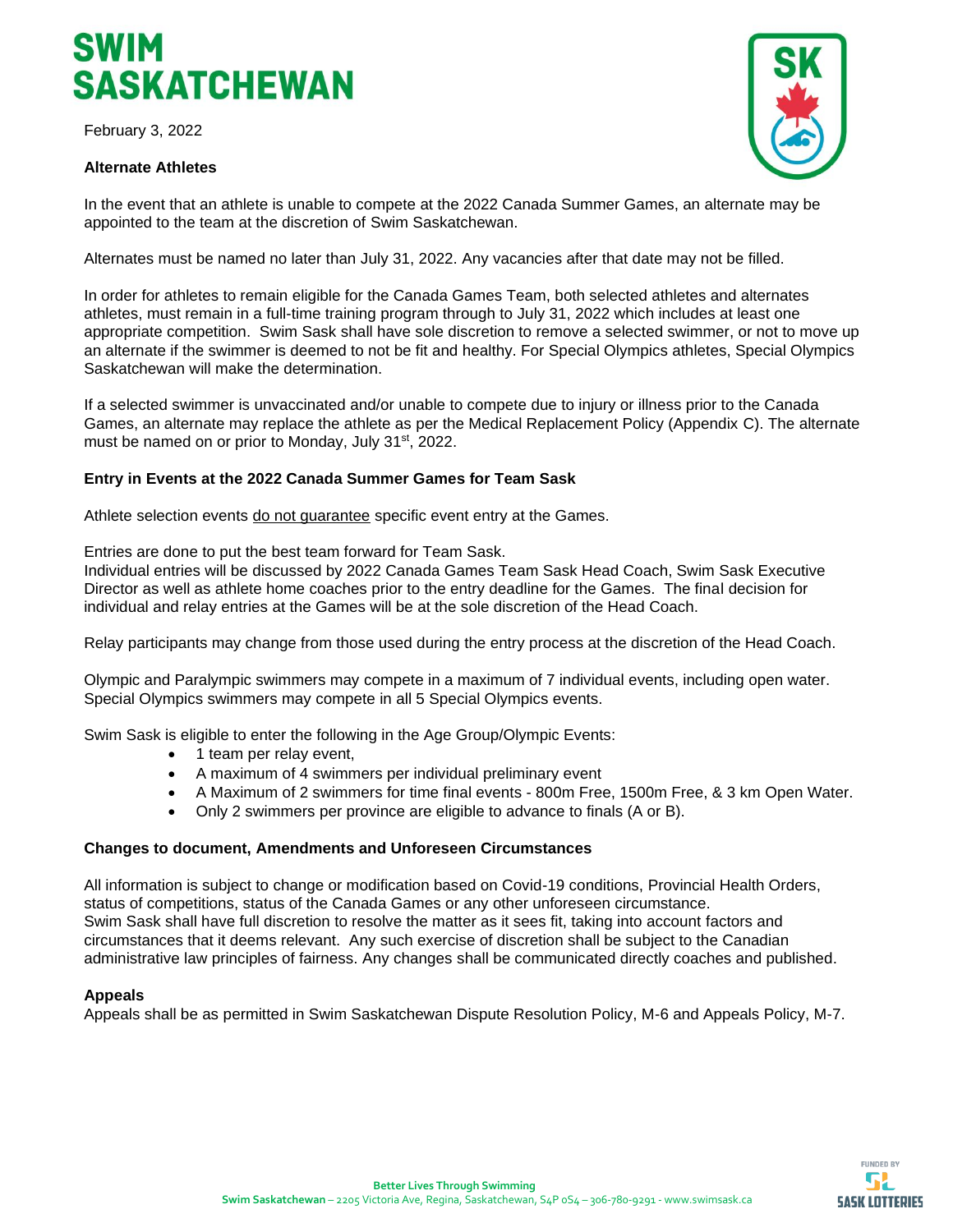# **SWIM SASKATCHEWAN**



February 3, 2022

#### **Appendix A Swim Sask 2022 Canada Games Age Group/Olympic Swimmers Selection Standards**

|          | <b>Swim Sask Selection Time (SST)</b><br><b>PRIORITY 1: LONG COURSE</b> |            |
|----------|-------------------------------------------------------------------------|------------|
| Women    | <b>Event</b>                                                            | <b>Men</b> |
| 00:28.74 | 50 Free                                                                 | 00:26.06   |
| 01:01.88 | 100 Free                                                                | 00:56.06   |
| 02:14.31 | 200 Free                                                                | 02:02.66   |
| 04:43.58 | 400 Free                                                                | 04:20.81   |
| 09:45.09 | 800 Free                                                                | 08:58.56   |
| 18:30.10 | 1500 Free                                                               | 17:09.78   |
| 00:32.02 | 50 Back                                                                 | 00:29.43   |
| 01:08.12 | 100 Back                                                                | 01:02.62   |
| 02:27.53 | 200 Back                                                                | 02:14.29   |
| 00:34.50 | 50 Breast                                                               | 00:31.30   |
| 01:16.67 | 100 Breast                                                              | 01:09.56   |
| 02:45.34 | 200 Breast                                                              | 02:29.90   |
| 00:30.18 | <b>50 Fly</b>                                                           | 00:27.03   |
| 01:07.07 | 100 Fly                                                                 | 01:00.07   |
| 02:26.76 | 200 Fly                                                                 | 02:13.62   |
| 02:31.78 | 200 IM                                                                  | 02:18.27   |
| 05:20.29 | 400 IM                                                                  | 04:54.50   |

|          | <b>Minimum Qualifying Standard (MQS)</b><br><b>PRIORITY 3: LONG COURSE</b> |            |          | <b>Minimum Qualifying Standard (MQS)</b><br><b>PRIORITY 4: SHORT COURSE</b> |            |
|----------|----------------------------------------------------------------------------|------------|----------|-----------------------------------------------------------------------------|------------|
| Women    | Event                                                                      | <b>Men</b> | Women    | <b>Event</b>                                                                | <b>Men</b> |
| 00:30.44 | 50 Free                                                                    | 00:27.59   | 00:29.84 | 50 Free                                                                     | 00:27.05   |
| 01:05.52 | 100 Free                                                                   | 00:59.35   | 01:04.24 | 100 Free                                                                    | 00:58.19   |
| 02:22.21 | 200 Free                                                                   | 02:09.87   | 02:19.42 | 200 Free                                                                    | 02:07.32   |
| 05:00.26 | 400 Free                                                                   | 04:36.15   | 04:54.37 | 400 Free                                                                    | 04:30.74   |
| 10:19.51 | 800 Free                                                                   | 09:30.24   | 10:07.36 | 800 Free                                                                    | 09:19.06   |
| 19:35.40 | <b>1500 Free</b>                                                           | 18:10.35   | 19:12.35 | <b>1500 Free</b>                                                            | 17:48.97   |
| 0.33.90  | 50 Back                                                                    | 0.31.17    | 0.33.24  | 50 Back                                                                     | 0.30.56    |
| 01:12.13 | 100 Back                                                                   | 01:06.31   | 01:10.72 | 100 Back                                                                    | 01:05.01   |
| 02:36.21 | 200 Back                                                                   | 02:22.19   | 02:33.15 | 200 Back                                                                    | 02:19.40   |
| 00:36.53 | 50 Breast                                                                  | 00:33.14   | 00:35.81 | 50 Breast                                                                   | 00:32.49   |
| 01:21.18 | 100 Breast                                                                 | 01:13.65   | 01:19.59 | 100 Breast                                                                  | 01:12.21   |
| 02:55.07 | 200 Breast                                                                 | 02:38.72   | 02:51.64 | 200 Breast                                                                  | 02:35.61   |
| 00:31.95 | 50 Fly                                                                     | 00:28.62   | 00:31.32 | 50 Fly                                                                      | 00:28.06   |
| 01:11.01 | 100 Fly                                                                    | 01:03.60   | 01:09.62 | 100 Fly                                                                     | 01:02.35   |
| 02:35.39 | <b>200 Fly</b>                                                             | 02:21.48   | 02:32.34 | <b>200 Fly</b>                                                              | 02:18.71   |
| 02:40.71 | 200 IM                                                                     | 02:26.40   | 02:37.56 | 200 IM                                                                      | 02:23.53   |
| 05:39.13 | 400 IM                                                                     | 05:11.82   | 05:32.48 | 400 IM                                                                      | 05:05.71   |

| <b>Swim Sask Selection Time (SST)</b><br><b>PRIORITY 1: LONG COURSE</b> |                  |            |
|-------------------------------------------------------------------------|------------------|------------|
| Women                                                                   | <b>Event</b>     | <b>Men</b> |
| 00:28.74                                                                | 50 Free          | 00:26.06   |
| 01:01.88                                                                | 100 Free         | 00:56.06   |
| 02:14.31                                                                | 200 Free         | 02:02.66   |
| 04:43.58                                                                | 400 Free         | 04:20.81   |
| 09:45.09                                                                | 800 Free         | 08:58.56   |
| 18:30.10                                                                | <b>1500 Free</b> | 17:09.78   |
| 00:32.02                                                                | 50 Back          | 00:29.43   |
| 01:08.12                                                                | 100 Back         | 01:02.62   |
| 02:27.53                                                                | 200 Back         | 02:14.29   |
| 00:34.50                                                                | 50 Breast        | 00:31.30   |
| 01:16.67                                                                | 100 Breast       | 01:09.56   |
| 02:45.34                                                                | 200 Breast       | 02:29.90   |
| 00:30.18                                                                | <b>50 Fly</b>    | 00:27.03   |
| 01:07.07                                                                | 100 Fly          | 01:00.07   |
| 02:26.76                                                                | <b>200 Fly</b>   | 02:13.62   |
| 02:31.78                                                                | 200 IM           | 02:18.27   |
| 05:20.29                                                                | 400 IM           | 04:54.50   |

| <b>Minimum Qualifying Standard (MQS)</b><br><b>PRIORITY 4: SHORT COURSE</b> |              |          |  |  |  |
|-----------------------------------------------------------------------------|--------------|----------|--|--|--|
| Women                                                                       | <b>Event</b> | Men      |  |  |  |
| 00:29.84                                                                    | 50 Free      | 00:27.05 |  |  |  |
| 01:04.24                                                                    | 100 Free     | 00:58.19 |  |  |  |
| 02:19.42                                                                    | 200 Free     | 02:07.32 |  |  |  |
| 04:54.37                                                                    | 400 Free     | 04:30.74 |  |  |  |
| 10:07.36                                                                    | 800 Free     | 09:19.06 |  |  |  |
| 19:12.35                                                                    | 1500 Free    | 17:48.97 |  |  |  |
| 0.33.24                                                                     | 50 Back      | 0.30.56  |  |  |  |
| 01:10.72                                                                    | 100 Back     | 01:05.01 |  |  |  |
| 02:33.15                                                                    | 200 Back     | 02:19.40 |  |  |  |
| 00:35.81                                                                    | 50 Breast    | 00:32.49 |  |  |  |
| 01:19.59                                                                    | 100 Breast   | 01:12.21 |  |  |  |
| 02:51.64                                                                    | 200 Breast   | 02:35.61 |  |  |  |
| 00:31.32                                                                    | 50 Fly       | 00:28.06 |  |  |  |
| 01:09.62                                                                    | 100 Fly      | 01:02.35 |  |  |  |
| 02:32.34                                                                    | 200 Fly      | 02:18.71 |  |  |  |
| 02:37.56                                                                    | 200 IM       | 02:23.53 |  |  |  |
| 05:32.48                                                                    | 400 IM       | 05:05.71 |  |  |  |

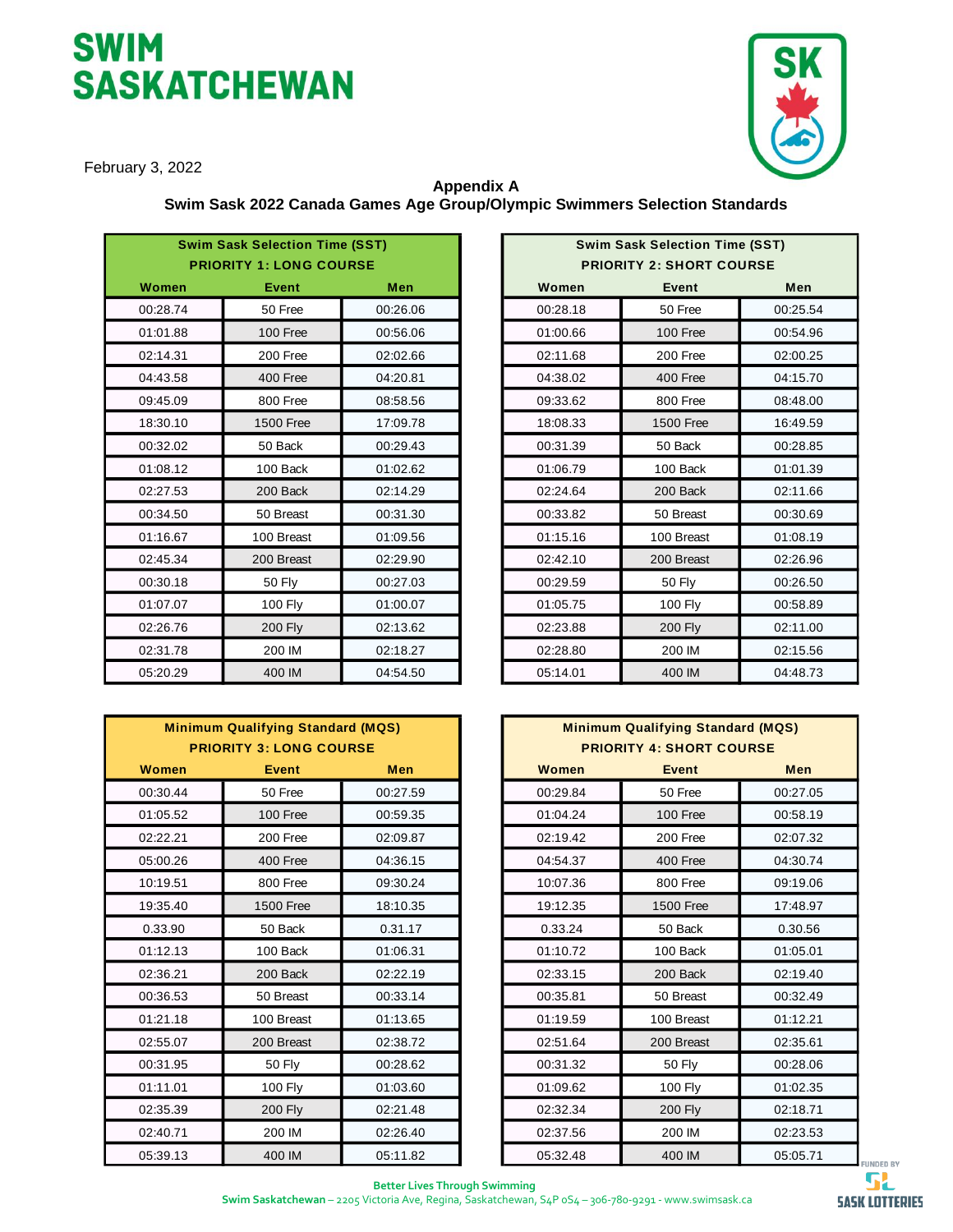



#### **Appendix B Olympic and Paralympic Team Requirements and Expectations**

Specific to the members of Team Sask Swimming (Olympic and Paralympic stream) at the time of publication the following are required and/or expected:

#### Vaccination:

All team members (swimmers, coaches, team manager and support personnel) will be required to be fully vaccinated as per Canada Games policy, which can be found [here.](https://drive.google.com/file/d/1yHnIAGGuD7EkqJbtRjINU_RGXXc0VVi2/view)

#### Drug Education:

All Age Group/Olympic and Paralympic swimmers and all staff are required to successfully take the CCES online anti-doping education prior to July 1, 2022.

#### Competition:

In addition to maintaining full time training, the selected athletes must compete at Summer Man-Sask or Canadian Junior Championships & Senior Championships. Decision to attend one or both is a coach/ athlete/parent decision.

NOTE: Team Sask staging camp will take place in Sask August 2 to  $5<sup>th</sup>$ Coaches of athletes that go to Montreal for Canadian Junior Championships & Senior Championships will need to decide whether to return to Sask to take part in staging camp or if they will remain out east and continue to train. Logistics will need to be determined in consultation with Canada Games Head Coach and Swim Sask Executive Director.

#### Training:

Once named to the Canada Games Team, the selected swimmers *must* maintain full time training from time of selection until the games; even if you are the only one from your club that is selected to the team. The expectation is that swimmers must maintain their training even if they have to get a workout from their home coach and/or the Canada Games coaching staff and go to public lane swimming. Continuing to train is at an athlete and/or club expense.

#### Training/Staging Camp:

Swim Sask intends to have a staging camp August 2 to 5<sup>th</sup>, location in Sask to be determined. This will be dependent upon current Covid situation at the time and pool availability. All team members will be required to attend, unless they are remaining out East after competing at Canadian Junior Championships & Senior Championships, and they have a training plan that has been agreed upon by Canada Games Head Coach and Swim Saskatchewan Executive Director.

#### Other Team Activities:

Other team training and/or Team Building activities may be organized following initial team selection in May. All team members will be asked to attend.